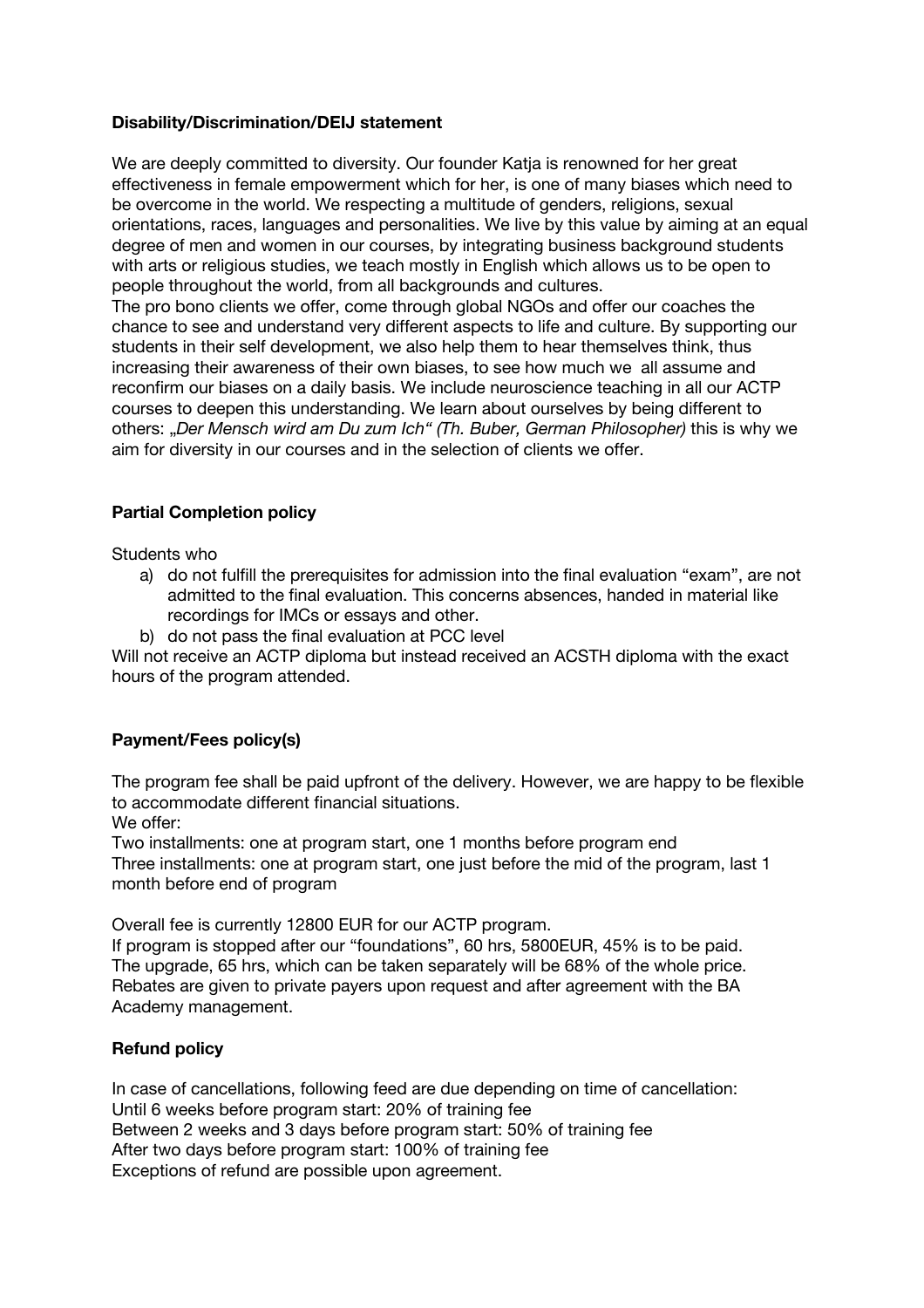#### **Transfer of Credit policy**

Students leaving our programs to continue their coaching education will get the exact number of ACSTHours and program elements attended certified. We are assessing incoming students along their diplomas and certificates and do accept them into our Upgrade to PCC program whenever the previous courses are comparable to an ICF ACSTH program.

#### **Illness policy**

In case of illness, we offer a virtual participation at the course, if possible for the student. If not, we offer materials and records, and peers are volunteering for separate sessions with the ill student. Courses cannot be repeated in another year as we want cohorts to feel safe and untouched. Exceptions are possible.

In case of illnesses within the faculty: teachers have to be replaced if the student teacher ratio is higher than 1:10.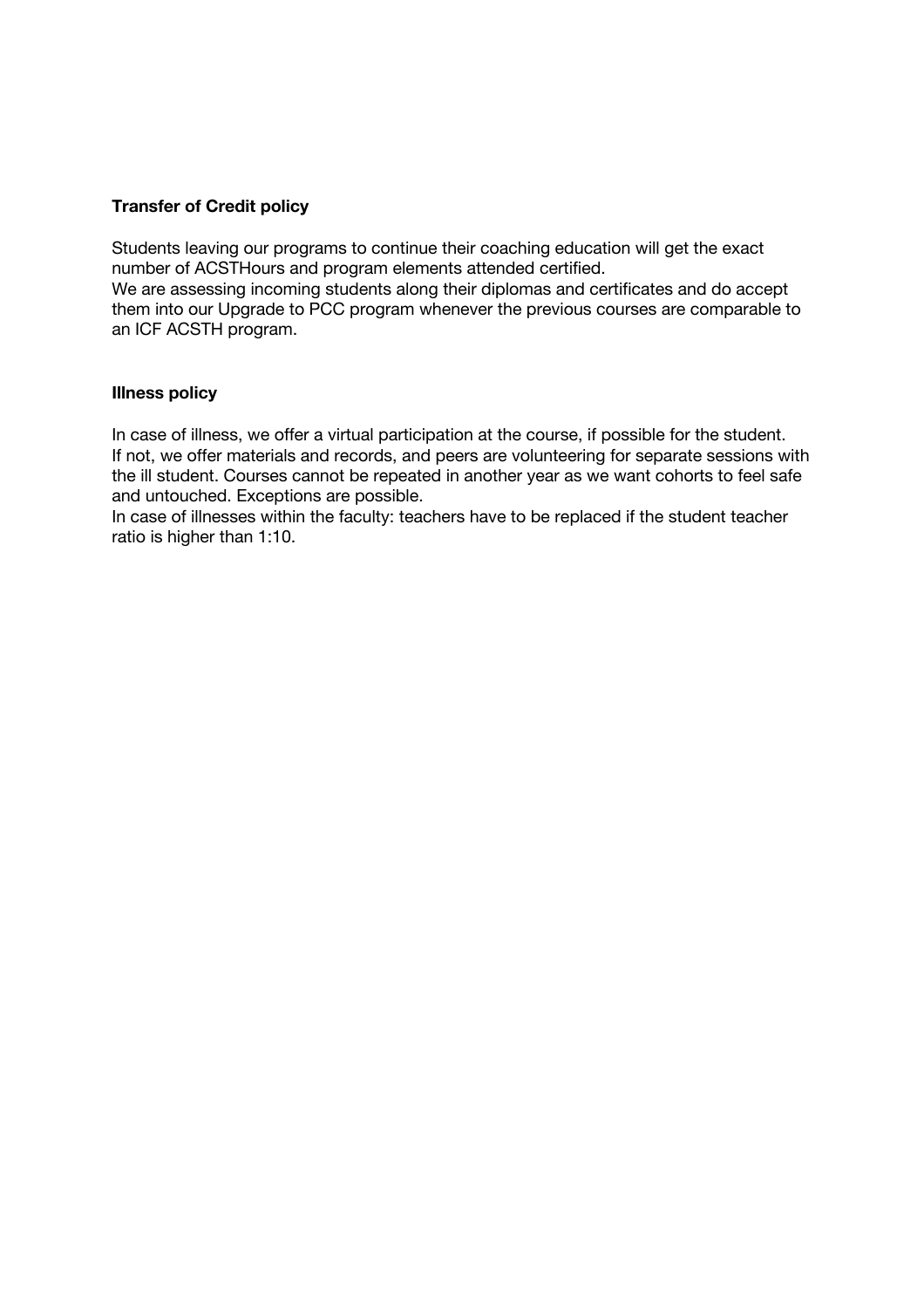## **Participant Enrollment Agreement**

Participants enroll to our programs by filling out a survey link.

Within this Registration link, future participants answer/agree to the following questions/statements:

- \*\*\* Registration \*\*\*
- \_Workshop Dates-
- 1. Surname
- 2. Name
- 3. Title
- 4. Date of Birth
- 5. Phone private/mobile
- 6. Phone office/business
- 7. Email for Conversation related to training
- 8. Your LinkedIn Profile
- 9. Billing address (VAT-number if applicable)
- 10. Allergies / special diet required?
- 11. Current occupation / professional background
- 12. Have you done a coaching training before?
- 13. If yes, please elaborate:
- 14. Have you been coached before?
- 15. If yes, what has worked for you? what was the most important effect of the coaching?
- 16. Why did you choose this training?
- 17. What are your expectations towards the training?
- 18. Herewith I register for the International Coaching Academy with Bossert Associates GmbH. This registration is binding. Training fee is EUR XXX net (to be paid until 4 weeks before program start).

Travel, board and hotel have to be carried by the participants (around XXX EUR day fee for lunch and breaks are binding. Hotel night at around XXX EUR per night are optional).

- 19. I hereby agree to my photograph being taken and used for training and marketing purposes throughout the course.
- 20. Written agreement (conform to GDPR):
	- I hereby agree to store and use the above entered personal data as well as photos and information publicly available on myself (e.g. LinkedIn) for the purpose of the attendance at the above training. The entered data can be deleted, changed or blocked anytime upon my request. I have the right to be informed anytime about the data storage measures taken. I have the right to recall this declaration by email anytime.
- 21. We would like to use your already publicly available information (especially your LinkedIn profile picture and occupation) as well as any pictures we take together in our workshops, in our internal Learner's Portal for all the workshop participants to see. Please tell us here if you consent to this. You can change your mind at any time.
- 22. Any other agreement/ Comment the Coordination team should be informed about?
- 23. Thank you for your registration. We will send you a confirmation to the submitted email address. Looking forward to our common experiences! Next steps: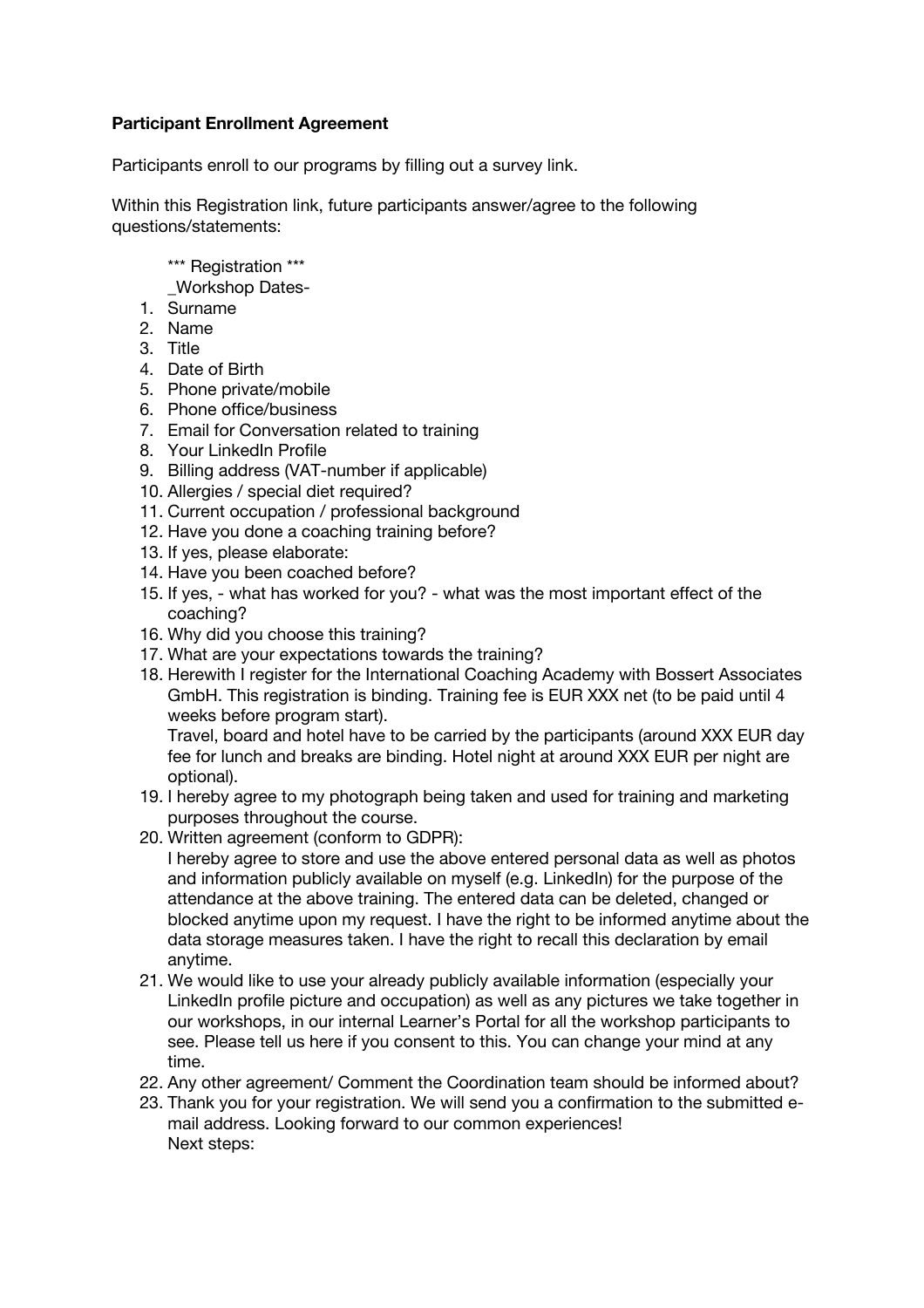# **Participant complaints and grievance procedures**

# **1.0 Purpose**

The purpose of this procedure is to:

- outline the process to be followed by staff, trainers and participants when dealing with participant related grievances
- provide professional handling of investigations in a way that is helpful for all concerned

### **2.0 Scope**

2.1 This procedure seeks to ensure that complaints against the Academy made by participants are treated seriously and, if found to be valid, are acted upon to ensure that the participants' interests are protected as far as it is possible for the Academy to do so. 2.2 It should be noted that this complaints procedure is not designed to deal with matters covered by other policies and procedures.

2.3 This complaints procedure and any decisions made under them are not intended to give rise to legal rights, or obligations on the Academy to pay compensation either in respect of a decision made pursuant to the procedures or for a breach of these procedures. These procedures are intended to facilitate the resolution of grievances by the Academy. 2.4 In all steps throughout this procedure, it is the responsibility of participants and staff to maintain confidentiality, privacy and integrity of those involved in the procedures.

## **3.0 Principles which underpin the general participant complaints procedures**

- 3.1 The guiding principles of these procedures are that complaints shall be:
	- treated seriously and with fairness;
	- dealt with quickly, simply and at the appropriate level, as far as is possible;
	- treated consistently across the Academy
	- progressed through two stages an informal stage and, if necessary, a formal stage;
	- dealt with and resolved wherever possible, at the informal stage.

# **4.0 Procedures**

| <b>Informal Stage</b>               | <b>Formal Stage</b>      |
|-------------------------------------|--------------------------|
| *Program Manager                    | <i>*Program Director</i> |
| <i>*Head of Operations *Trainer</i> |                          |

### 4.1 Informal Stage

4.1.1 In the first instance participants who wish to make a complaint should first approach the staff member(s) directly involved to discuss the matter. This could include:

- Program Manager
- Head of Operations

At this point the concerned staff member(s) may advise or refer the student to alternative channels of grievance resolution, as appropriate.

4.1.2 Assuming it is agreed that the complaint shall be progressed through these general procedures, the member of staff consulted shall discuss the complaint fully with the participant and – with the participant's consent – anyone else involved, to see if it can be resolved informally.

4.1.3 The outcome of complaints dealt with informally should be briefly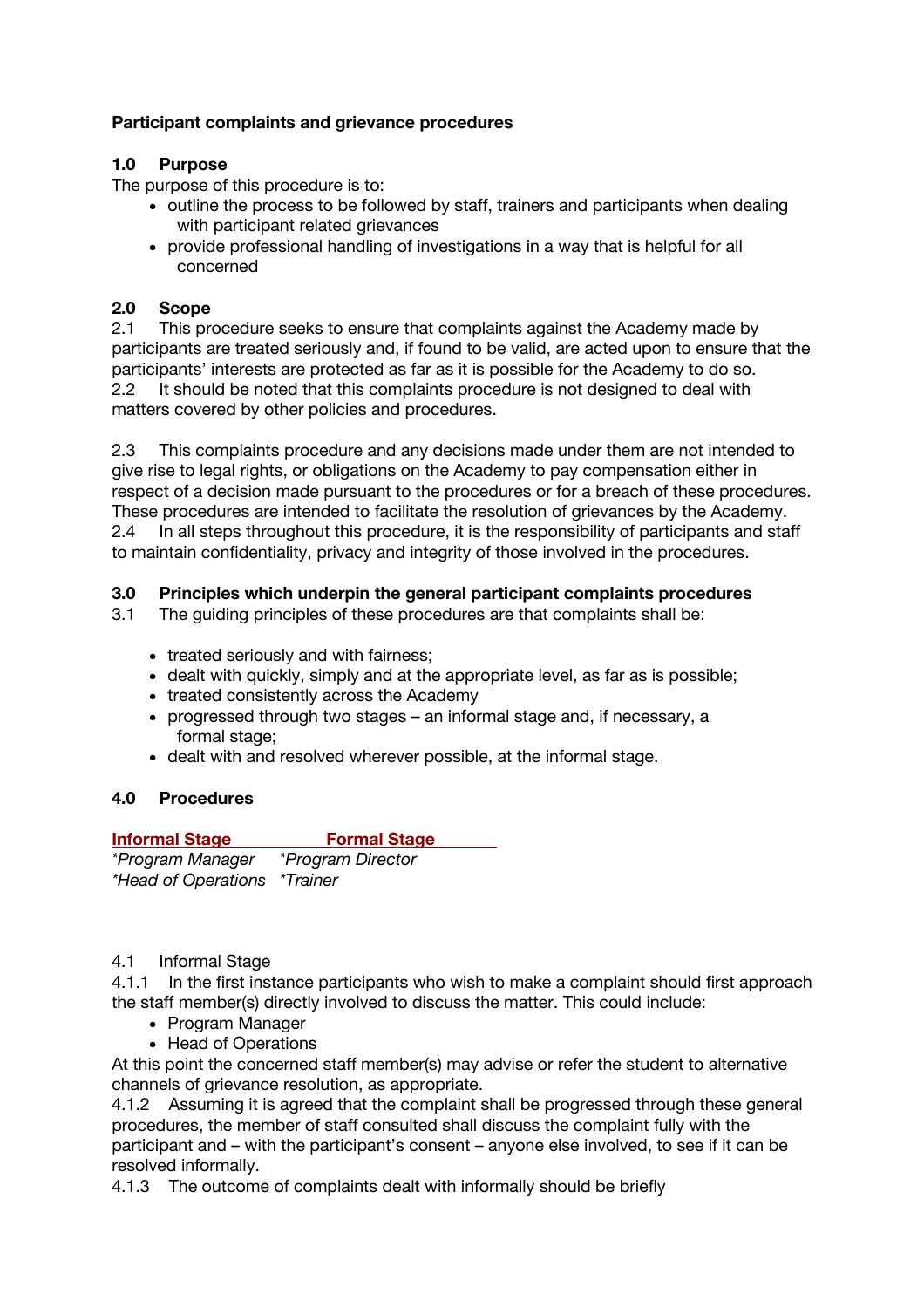documented. Normally, complaints handled through Informal Stage 1 shall be dealt with within, at most, two (2) weeks.

4.2 Formal Stage

4.2.1 If the student is dissatisfied with the result of Informal Stage, the complaint shall be sent in writing to the Program Director responsible for the programme in which the participant is enrolled within two (2) weeks of the completion of the Informal Stage.

4.2.2 This person shall:

- acknowledge receipt of the written complaint within two (2) weeks;
- advise, in writing and within four (4) weeks, any member(s) of staff or students involved that a formal complaint has been received; and
- shall consider the evidence, written or otherwise, and, if necessary, hold such discussions with the complainant and any other persons they deem appropriate in order to fully investigate the complaint.

4.2.3 The member of staff, having fully investigated the complaint over a period not normally exceeding two (2) weeks from its receipt, shall decide whether:

- there is reasonable justification for the complaint; or whether
- there is no reasonable justification for the complaint
- 4.2.4 The Program Director or the Course Director, as appropriate, shall:
	- make their decision known in writing to the student and to members of staff or other students involved;
	- seek to resolve any justifiable complaint through recommendations which all parties involved in the complaint shall be invited to accept; and shall,
	- if the recommendations are agreed, take steps to ensure that they are implemented in full within the agreed time period.

## **5.0 Notes**

- 5.1 In these procedures:
	- reference to a participant is taken to mean an individual participant or groups of participants; it includes members of staff registered on extended academic programmes in their capacity as participants;
	- If a participant, trainer or member of staff wishes to introduce documents to the appropriate person(s) at the formal stage they shall supply copies of all such documents at least three (3) working days before the date of the discussions/hearings.